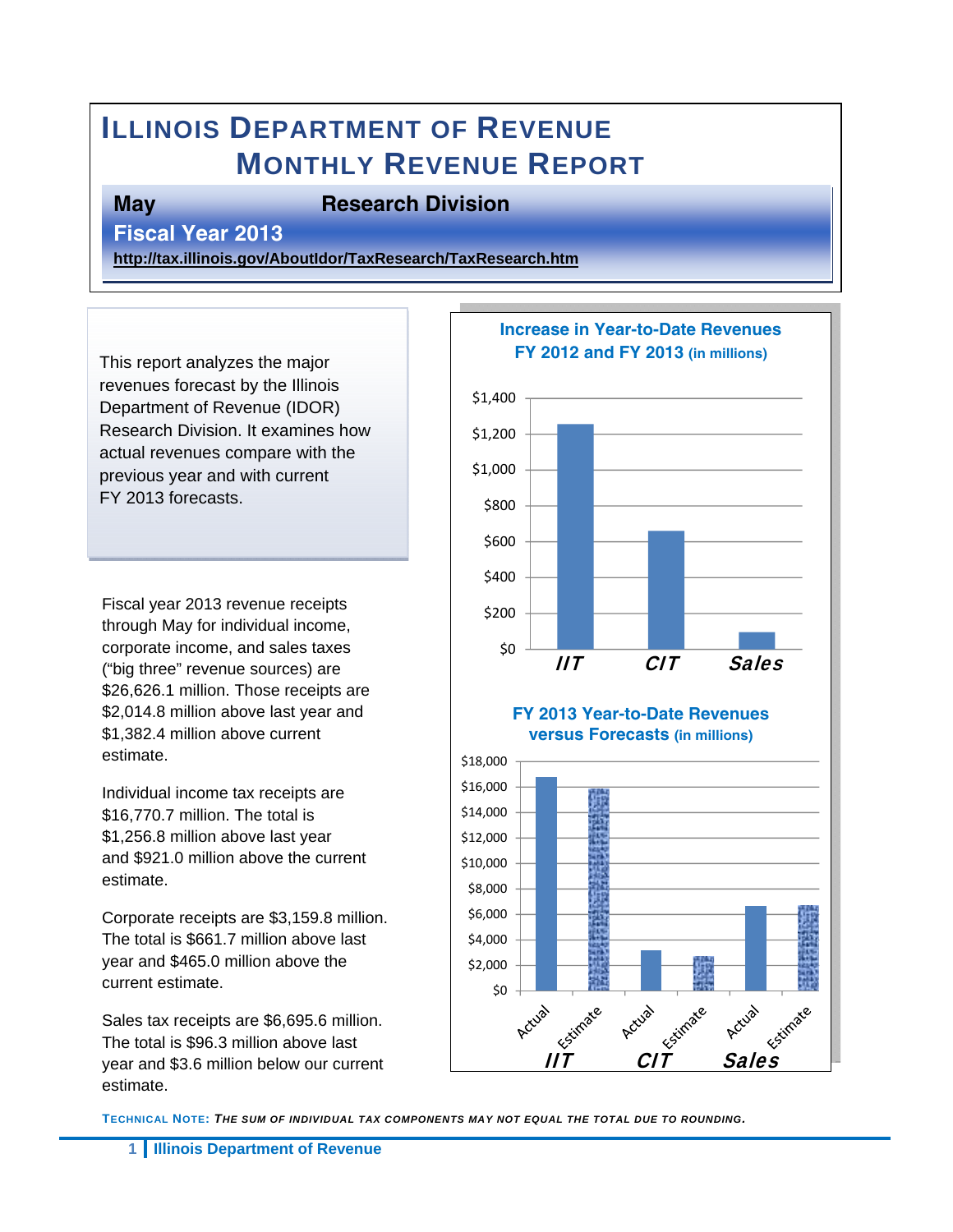#### **Individual Income Tax (IIT)**

With just one month of the fiscal year remaining, IIT receipts are 5.8 percent above our year-to-date estimate and 8.1 percent above the first eleven months last year.

May receipts were 10.6 percent (\$146.5 million) below our forecast for the month. We estimate that

| Year-to-Date (\$ millions) |                 |           |                            |  |  |  |  |
|----------------------------|-----------------|-----------|----------------------------|--|--|--|--|
| Actual                     | <b>Forecast</b> |           | \$ Difference % Difference |  |  |  |  |
| \$16,770.7                 | \$15,849.7      | \$921.0   | 5.8%                       |  |  |  |  |
| FY 2012                    | FY 2013         |           | \$ Difference % Difference |  |  |  |  |
| \$15,513.9                 | \$16,770.7      | \$1,256.8 | 8.1%                       |  |  |  |  |

more than \$100 million of May's collections were receipted in June because of payments collected at the end of the month.

| <b>Components Year-to-Date (\$ millions)</b> |            |                 |               |              |  |  |  |  |
|----------------------------------------------|------------|-----------------|---------------|--------------|--|--|--|--|
|                                              | Actual     | <b>Forecast</b> | \$ Difference | % Difference |  |  |  |  |
| Withholding                                  | \$12,962.7 | \$12,955.7      | \$7.1         | 0.1%         |  |  |  |  |
| Non-Withholding                              | \$3,808.0  | \$2,894.0       | \$914.0       | 31.6%        |  |  |  |  |
| <b>Total</b>                                 | \$16,770.7 | \$15,849.7      | \$921.0       | 5.8%         |  |  |  |  |
|                                              | FY 2012    | FY 2013         | \$ Difference | % Difference |  |  |  |  |
| Withholding                                  | \$12,656.2 | \$12,962.7      | \$306.5       | 2.4%         |  |  |  |  |
| Non-Withholding                              | \$2,857.7  | \$3,808.0       | \$950.3       | 33.3%        |  |  |  |  |
| <b>Total</b>                                 | \$15,513.9 | \$16,770.7      | \$1,256.8     | 8.1%         |  |  |  |  |

*Payment totals match the Comptroller's receipts. Withholding and non-withholding payments are derived from IDOR collection data and in-transit fund data. Totals may not equal individual components due to rounding.*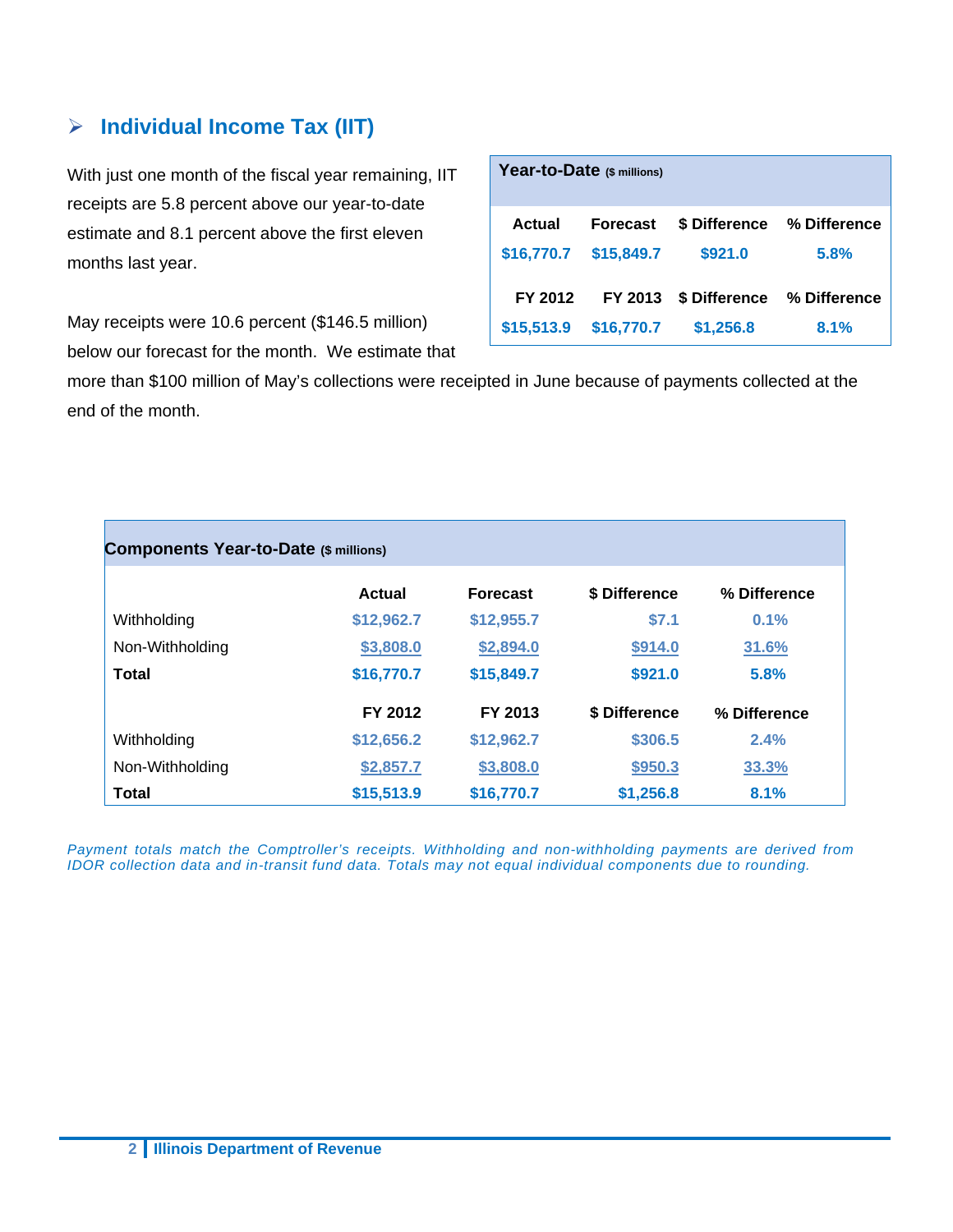#### **Corporate Income Tax (CIT)**

CIT receipts were \$129.1 million in May, slightly below receipts of \$143.4 million in May 2012. Year-to-date CIT receipts are \$3,159.8 million, compared with a revised year-to-date forecast of \$2,694.8 million. Year-to-date CIT receipts have already exceeded the full fiscal year 2013 revised forecast of \$3,088.0 million by about \$72 million.

| Year-to-Date Comparison (\$ millions)                                                             |                              |                          |                       |  |  |  |  |  |
|---------------------------------------------------------------------------------------------------|------------------------------|--------------------------|-----------------------|--|--|--|--|--|
| Actual<br>\$3,159.8                                                                               | <b>Estimate</b><br>\$2,694.8 | \$ Difference<br>\$465.0 | % Difference<br>17.3% |  |  |  |  |  |
| FY 2012<br>FY 2013<br>\$ Difference<br>% Difference<br>\$3,159.8<br>\$2,498.1<br>\$661.7<br>26.5% |                              |                          |                       |  |  |  |  |  |

We are still working to understand the effects of the April surprise for CIT receipts. April CIT receipts came in at \$824.3 million, \$190.6 million above forecast. We are trying to separate the one-time effects related to taxpayers' response to changes in federal tax law from the underlying growth that we saw in April.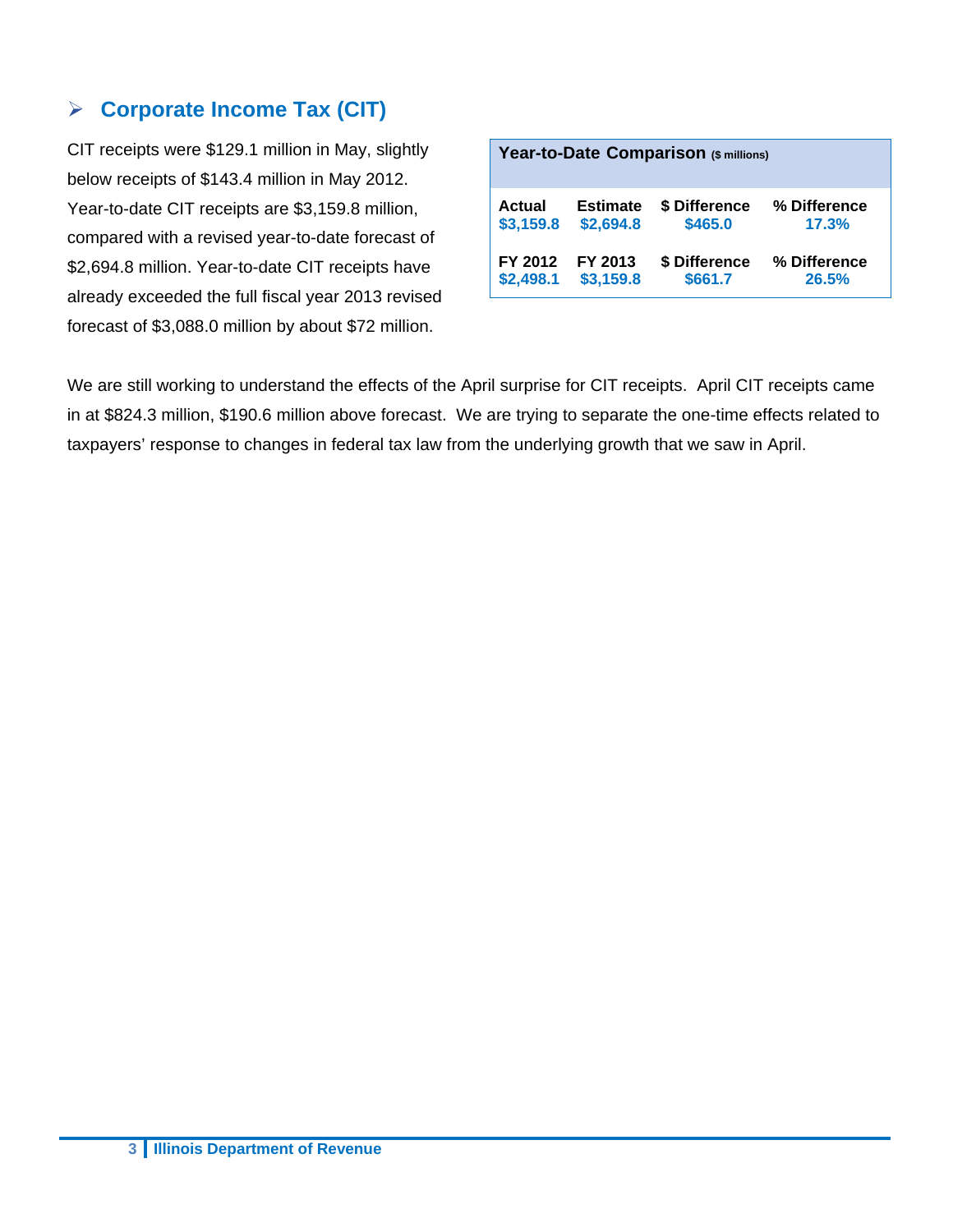#### **Sales & Use Tax**

State sales and use tax receipts for the first eleven months of fiscal year 2013 were 1.5 percent above the same period in fiscal year 2012 and just 0.1 percent below our year-to-date forecast. May 2013 sales and use tax receipts increased 7.1 percent, or \$42.5 million, compared to May receipts last year. Nearly \$17 million of the May

| Year-to-Date Comparison (\$ millions) |                 |               |              |  |  |  |
|---------------------------------------|-----------------|---------------|--------------|--|--|--|
| Actual                                | <b>Forecast</b> | \$ Difference | % Difference |  |  |  |
| \$6,695.6                             | \$6,699.2       | $-$3.6$       | $-0.1%$      |  |  |  |
| FY 2012                               | FY 2013         | \$ Difference | % Difference |  |  |  |
| \$6,599.3                             | \$6,695.6       | \$96.3        | 1.5%         |  |  |  |

increase was due to a one-time accounting adjustment to the allocation of state sales tax.

| Year-to-Date Comparison (\$ millions) |           |           |               |              |  |  |  |
|---------------------------------------|-----------|-----------|---------------|--------------|--|--|--|
|                                       | FY 2012   | FY 2013   | \$ Difference | % Difference |  |  |  |
| Vehicles                              | \$885.1   | \$961.0   | \$76.0        | 8.6%         |  |  |  |
| Motor fuel*                           | \$717.8   | \$709.6   | $-$8.1$       | $-1.1%$      |  |  |  |
| All else                              | \$4,996.4 | \$5,024.9 | \$28.4        | 0.6%         |  |  |  |
| Total                                 | \$6,599.3 | \$6,695.6 | \$96.3        | 1.5%         |  |  |  |
|                                       |           |           |               |              |  |  |  |

*\*Estimated. IDOR does not have actual data on sales/use tax from motor fuel.*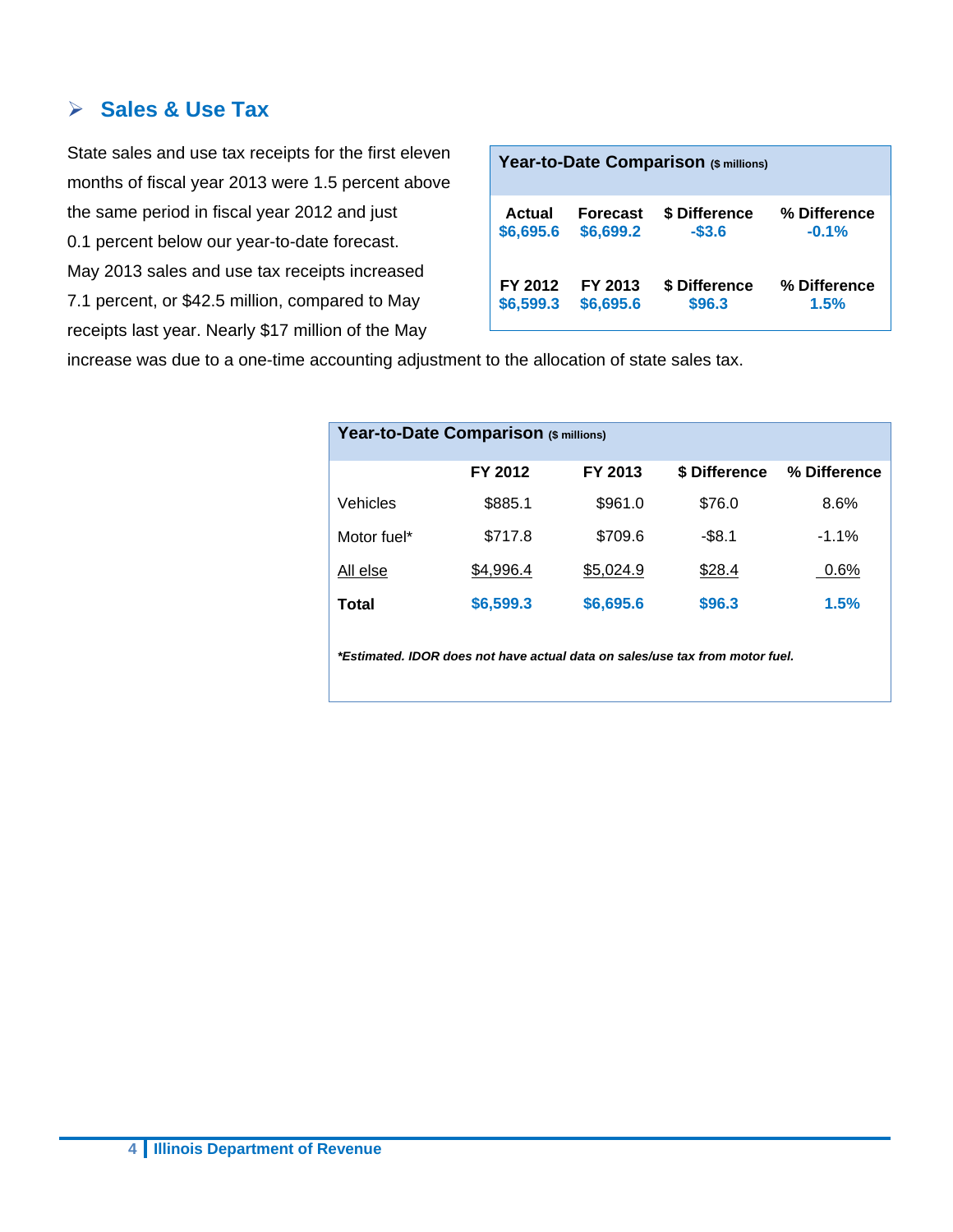## **Public Utilities Taxes**

**Telecommunications** – General Revenue Fund year-to-date receipts were \$454.2 million, which was \$21.5 million below forecast. **Electricity –** Receipts through May were \$369.9 **Year-to-Date (\$ millions)** 

million, 2.3 percent below forecast.

#### **Natural Gas –** Year-to-

date receipts were \$132.3 million, which is \$24.5 million (15.6 percent) below forecast. Taxpayers have used approximately \$10.0 million in credits for overpayments to meet their fiscal year 2013 tax liabilities, helping to push receipts below forecast. The overpayments were due to last year's unusually warm weather, which led to less natural gas usage than providers expected when making their estimated tax payments.

| Year-to-Date (\$ millions) |         |                 |               |              |
|----------------------------|---------|-----------------|---------------|--------------|
|                            | Actual  | <b>Forecast</b> | \$ Difference | % Difference |
| Telecommunications         | \$454.2 | \$475.6         | $-$21.5$      | $-4.5%$      |
| Electricity                | \$369.9 | \$378.5         | $-$ \$8.7     | $-2.3%$      |
| Natural gas                | \$132.3 | \$156.8         | $-$ \$24.5    | $-15.6%$     |
|                            |         |                 |               |              |
|                            | FY 2012 | FY 2013         | \$ Difference | % Difference |
| Telecommunications         | \$428.0 | \$454.2         | \$26.2        | 6.1%         |
| Electricity                | \$364.4 | \$369.9         | \$5.5         | 1.5%         |
| Natural gas                | \$139.4 | \$132.3         | - \$7.1       | $-5.1%$      |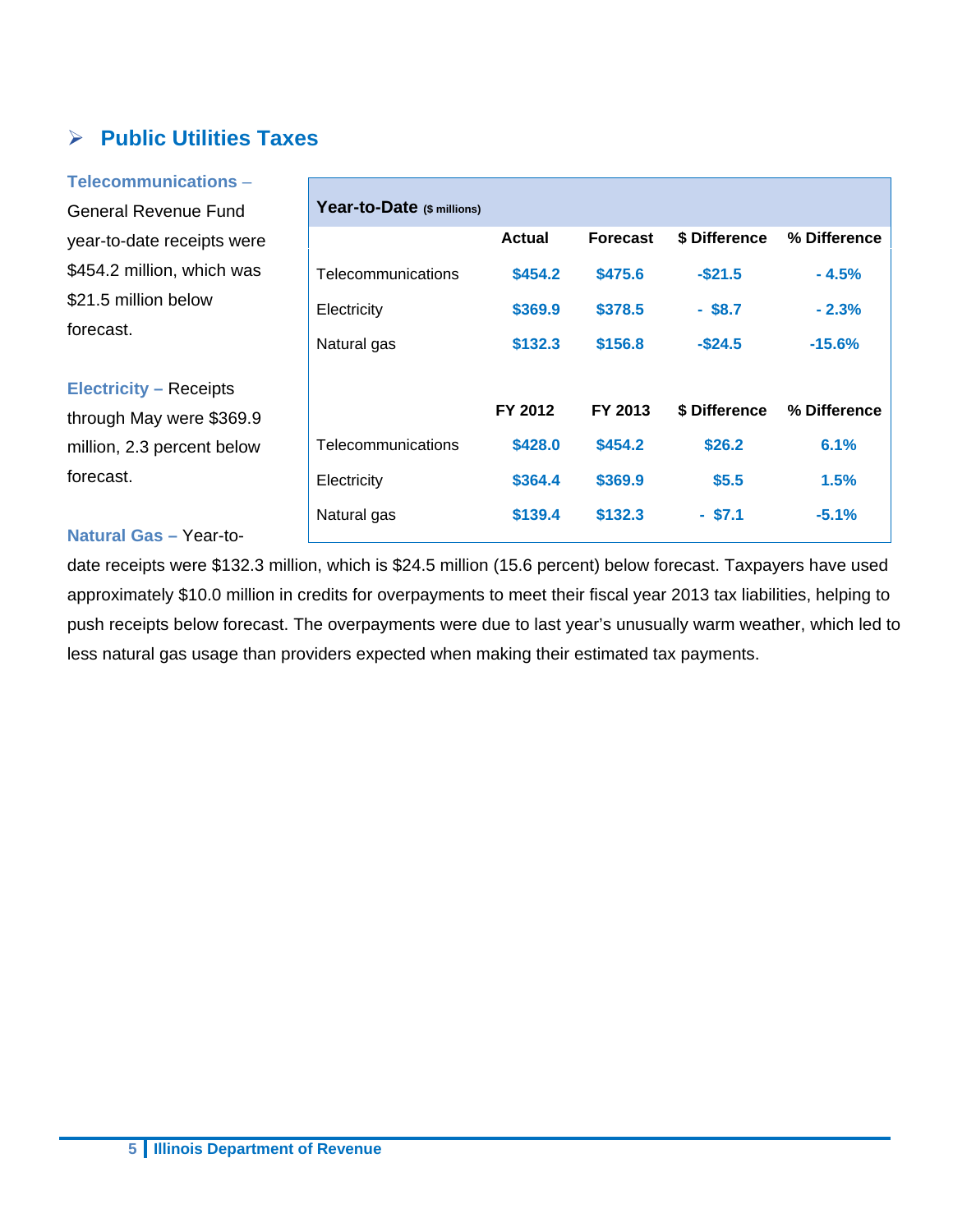#### **Cigarette Taxes**

Cigarette tax receipts pulled ahead of our year-to-date forecast for all funds in May thanks to stronger-thanexpected stamp sales during the month.

| Year-to-Date (\$ millions)        |                               |                                       | *Includes general revenue funds       |                                  |
|-----------------------------------|-------------------------------|---------------------------------------|---------------------------------------|----------------------------------|
| All Funds<br>General Revenue Fund | Actual<br>\$723.8<br>\$321.2  | <b>Forecast</b><br>\$699.7<br>\$325.4 | \$ Difference<br>\$24.1<br>$-$ \$4.2  | % Difference<br>3.4%<br>$-1.3%$  |
| All Funds<br>General Revenue Fund | FY 2012<br>\$481.6<br>\$325.0 | FY 2013<br>\$723.8<br>\$321.2         | \$ Difference<br>\$242.2<br>$-$ \$3.8 | % Difference<br>50.3%<br>$-1.2%$ |

## **Tobacco Products Tax**

Year-to-date receipts are still slightly ahead of forecast.

| Year-to-Date (\$ millions) |                 |               |              |  |  |  |  |
|----------------------------|-----------------|---------------|--------------|--|--|--|--|
| Actual                     | <b>Forecast</b> | \$ Difference | % Difference |  |  |  |  |
| \$39.6                     | \$38.1          | \$1.5         | 3.9%         |  |  |  |  |
| FY 2012                    | FY 2013         | \$ Difference | % Difference |  |  |  |  |
| \$26.4                     | \$39.6          | \$13.2        | 50.0%        |  |  |  |  |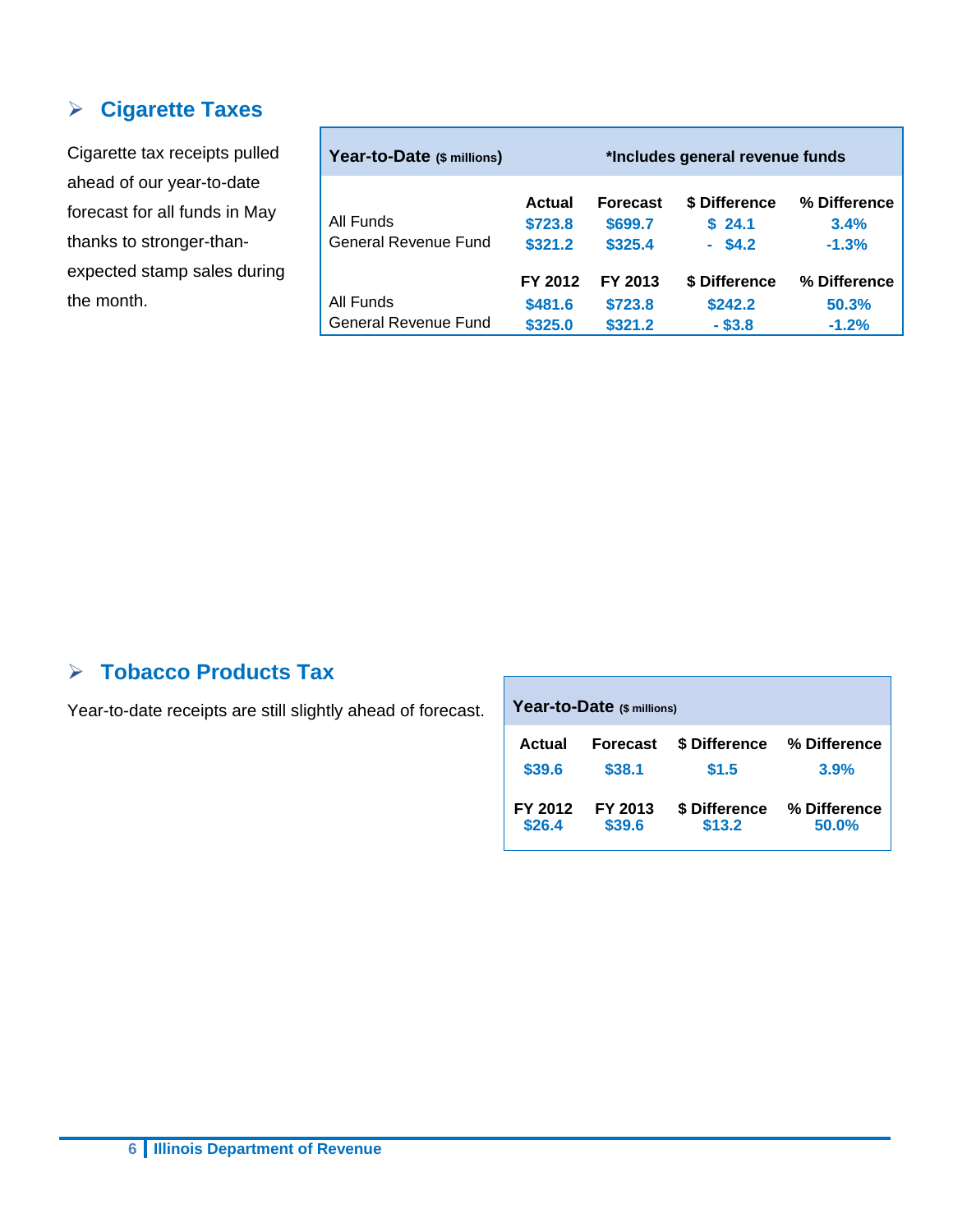#### **Estate Tax**

May estate tax receipts for all funds were \$44.9 million, which was \$24.7 million above the May forecast of \$20.2 million. This modest bump in revenue was due to a small number of estates unexpectedly remitting a

| <b>FY2013 Year-to-Date (millions)</b> |                               |                                       |                                   |                                       |  |  |
|---------------------------------------|-------------------------------|---------------------------------------|-----------------------------------|---------------------------------------|--|--|
| All Funds<br>General Revenue Fund     | Actual<br>\$288.1<br>\$273.3  | <b>Forecast</b><br>\$221.8<br>\$208.5 | \$ Difference<br>\$66.2<br>\$64.8 | % Difference<br><b>29.9%</b><br>31.1% |  |  |
| All Funds<br>General Revenue Fund     | FY 2012<br>\$214.1<br>\$201.3 | FY 2013<br>\$288.1<br>\$273.3         | \$ Difference<br>\$74.0<br>\$72.0 | % Difference<br>34.6%<br>35.8%        |  |  |

combined \$30 million for estate closures that occurred in 2012. This \$30 million, combined with the onetime remittance of \$41.8 million from all counties in July (discussed in previous reports), contributed to yearto-date receipts exceeding the year-to-date forecast by \$66.2 million for all funds. As receipts return to the normal level in June, we expect year-end receipts will be about \$60 million above our fiscal year 2013 forecast for all funds.

#### **Liquor Tax**

Receipts for the first eleven months of fiscal year 2013 increased 0.2 percent compared to the same period last year and were 0.9 percent below our revised year-to-date forecast.

| Year-to-Date (\$ millions) | *Includes General Revenue Fund |                            |                                 |                         |  |
|----------------------------|--------------------------------|----------------------------|---------------------------------|-------------------------|--|
| All Funds*                 | Actual<br>\$254.0              | <b>Forecast</b><br>\$256.4 | <b>\$ Difference</b><br>$-$2.4$ | % Difference<br>$-0.9%$ |  |
| General Revenue Fund       | \$149.6                        | \$150.9                    | $-$1.4$                         | $-0.9%$                 |  |
| All Funds*                 | FY 2012<br>\$253.5             | FY 2013<br>\$254.0         | \$ Difference<br>\$0.5          | % Difference<br>0.2%    |  |
| General Revenue Fund       | \$149.3                        | \$149.6                    | \$0.3                           | 0.2%                    |  |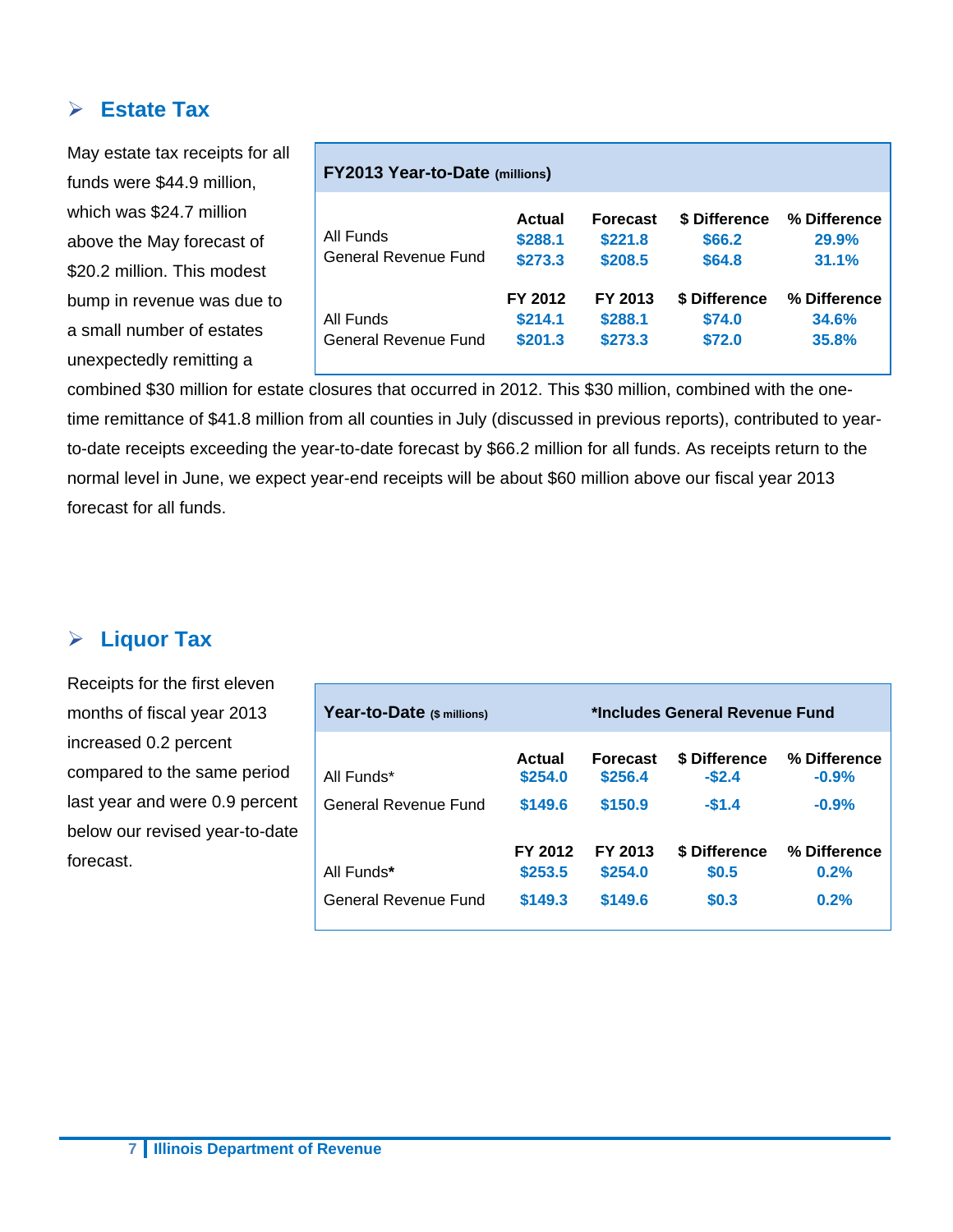### **Hotel Operators' Occupation Tax (HOOT)**

May's monthly receipts of \$20.9 million (All Funds) were 24.3 percent above our May forecast. This result was due in part to some April collections being receipted in May. HOOT receipts are still just slightly above our year-to-date forecast.

| Year-to-Date (\$ millions)         | *Includes general revenue funds |                                      |                                 |                               |  |  |  |
|------------------------------------|---------------------------------|--------------------------------------|---------------------------------|-------------------------------|--|--|--|
| All Funds*<br>General Revenue Fund | Actual<br>\$201.0<br>\$37.4     | <b>Forecast</b><br>\$198.1<br>\$36.5 | \$ Difference<br>\$2.9<br>\$0.9 | % Difference<br>1.5%<br>2.5%  |  |  |  |
| All Funds*<br>General Revenue Fund | FY 2012<br>\$191.8<br>\$33.8    | FY 2013<br>\$201.0<br>\$37.4         | \$ Difference<br>\$9.2<br>\$3.6 | % Difference<br>4.8%<br>10.7% |  |  |  |

### **Motor Fuel Taxes**

|               | Year-to-Date (\$ millions) | <b>IFTA</b>   |              |           | Year-to-Date (\$ millions) | <b>Regular MFT</b> |              |
|---------------|----------------------------|---------------|--------------|-----------|----------------------------|--------------------|--------------|
| <b>Actual</b> | <b>Forecast</b>            | \$ Difference | % Difference | Actual    | Forecast                   | \$ Difference      | % Difference |
| \$62.5        | \$59.9                     | \$2.6         | 4.4%         | \$1,029.6 | \$1,042.4                  | $-$12.9$           | $-1.2%$      |
| FY 2012       | FY 2013                    | \$ Difference | % Difference | FY 2012   | FY 2013                    | \$ Difference      | % Difference |
| \$66.9        | \$62.5                     | $-$4.4$       | $-6.6%$      | \$1,047.8 | \$1,029.6                  | $-$18.3$           | $-1.7%$      |

| Year-to-Date (\$ millions) |                 | <b>UST</b>    |              |  |  |  |  |
|----------------------------|-----------------|---------------|--------------|--|--|--|--|
| Actual                     | <b>Forecast</b> | \$ Difference | % Difference |  |  |  |  |
| \$64.2                     | \$63.2          | \$1.1         | 1.7%         |  |  |  |  |
| FY 2012                    | FY 2013         | \$ Difference | % Difference |  |  |  |  |
| \$63.5                     | \$64.2          | \$0.7         | 1.1%         |  |  |  |  |

Combined motor fuel tax receipts (regular MFT, IFTA, and UST) for the first eleven months of fiscal year 2013 were 1.9 percent (\$22.0 million) below the same period last year and 0.8 percent (\$9.2 million) below our revised year-to-date forecast.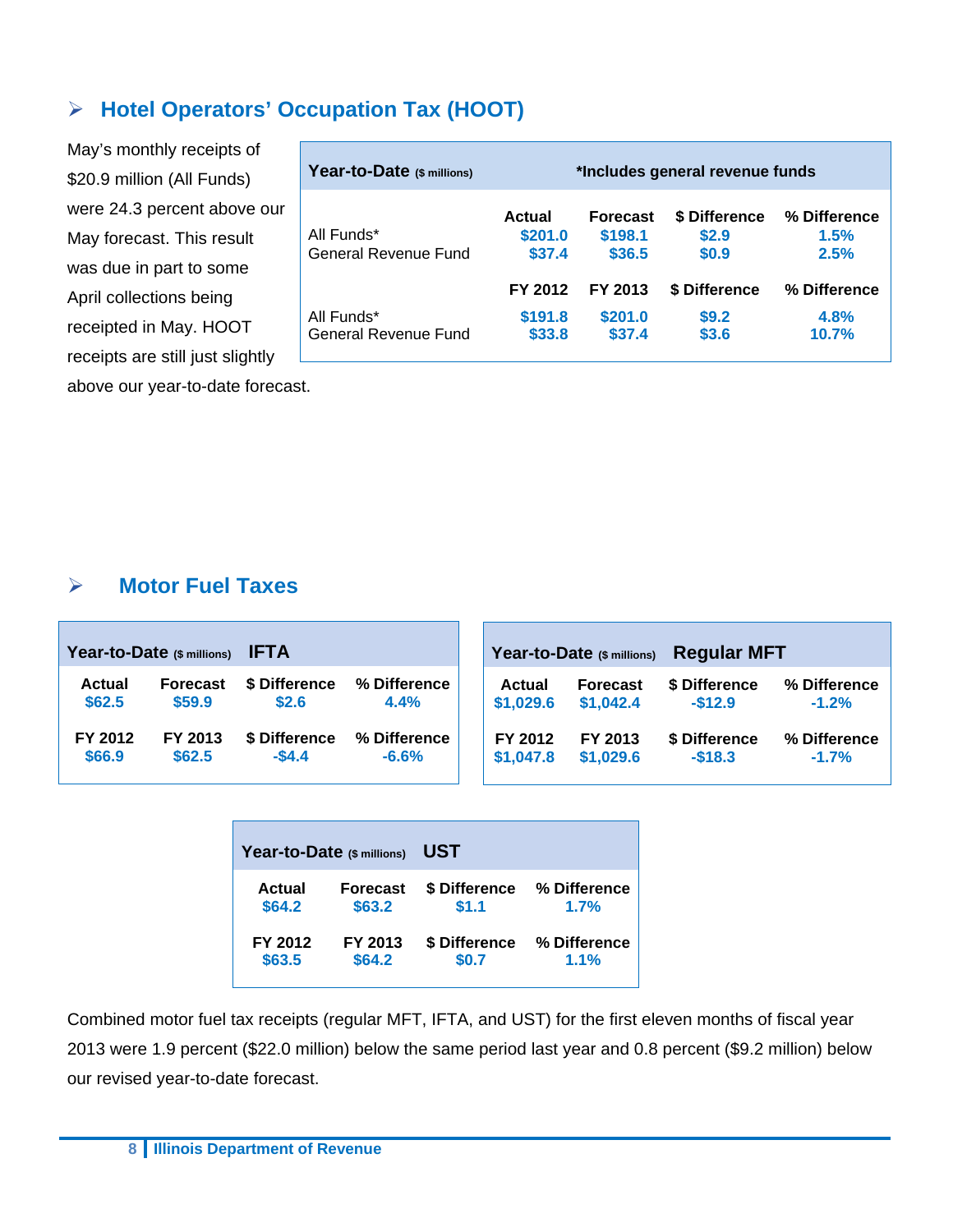## **Real Estate Transfer Tax (RETT)**

As described in last month's report, the receipts adjustment that was made in May 2012 to account for the \$4.5 million in receipts that were incorrectly deposited into the Rental Housing Support Fund is now a part of the fiscal year 2012 year-to-date calculation.

| Year-to-Date (\$ millions) |                 |               |              |  |  |  |  |  |
|----------------------------|-----------------|---------------|--------------|--|--|--|--|--|
| Actual                     | <b>Forecast</b> | \$ Difference | % Difference |  |  |  |  |  |
| \$48.9                     | \$39.0          | \$9.9         | 25.4%        |  |  |  |  |  |
| FY 2012                    | FY 2013         | \$ Difference | % Difference |  |  |  |  |  |
| \$37.2                     | \$48.9          | \$11.7        | 31.5%        |  |  |  |  |  |

May's fiscal year 2013 receipts of \$9.2 million were significantly higher than our monthly forecast of \$4.2 million. Accounting for some of this difference was \$2 million of April receipts posted in May. The rest of the increase can be attributed to a much healthier real estate market in Illinois. The Illinois Association of Realtors' most recent report states that April home sales were up by 25.3 percent over last April, with a median price increase of 7.7 percent. Receipts now outpace the year-to-date forecast by 25.4 percent.

#### **Illinois Department of Revenue, Research Division**

**Research Analysts:** Andy Chupick Joanna Koh

Patrick Heath Michael Pijan John Horbas Hector Vielma

#### **http://tax.illinois.gov/AboutIdor/TaxResearch/TaxResearch.htm**